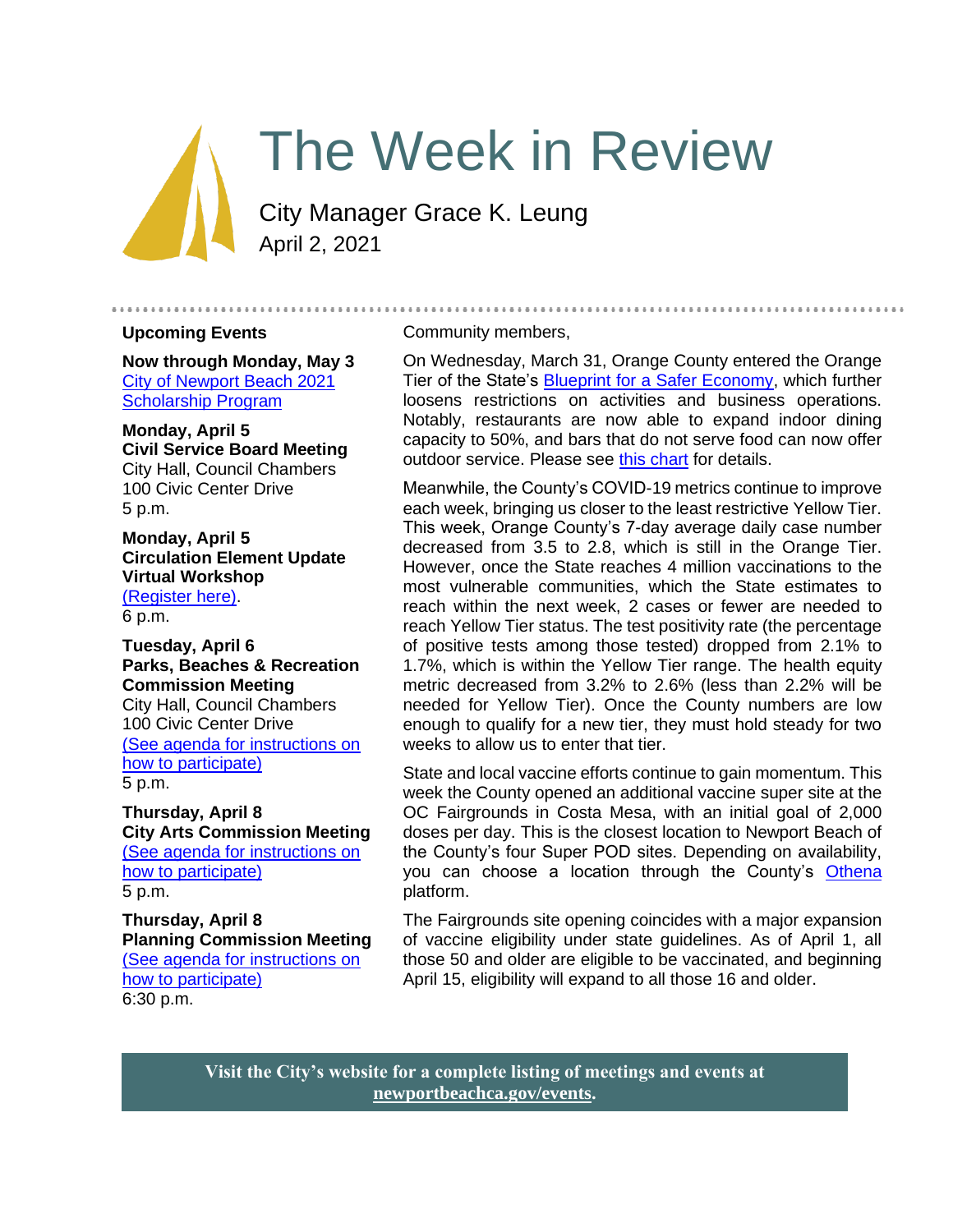So far more than 1.5 million people in Orange County have received at least one dose of the COVID-19 vaccine, and the statewide number is approaching 19 million.

Here is additional vaccine information and resources as of April 2:

- Vaccine eligibility, *under State guidelines*, currently includes Phases 1A and 1B, all those ages 50 and older, and people ages 16 to 64 with underlying medical conditions and/or disabilities. As noted above, this will expand to all those 16 and above on April 15.
- Even if you do not currently qualify for vaccination, you are encouraged to register now at [www.Othena.com](https://lnks.gd/l/eyJhbGciOiJIUzI1NiJ9.eyJidWxsZXRpbl9saW5rX2lkIjoxMDAsInVyaSI6ImJwMjpjbGljayIsImJ1bGxldGluX2lkIjoiMjAyMTAzMTguMzcyMjIwMzEiLCJ1cmwiOiJodHRwOi8vd3d3Lk90aGVuYS5jb20ifQ.5OHW0-vcE_IzHFtKN3jd8yvcc10Sa2dqetK02U7cNhc/s/1420811472/br/100285178308-l) to be placed in the virtual waiting room to be notified when it is your turn.
- There are several vaccination options. Even if you are registered with the County's Othena platform, you can also register with the state's "My Turn" system, administered by Blue Shield, at [this link.](https://www.blueshieldca.com/bsca/bsc/wcm/connect/sites/sites_content_en/coronavirus/vaccine-locations) Orange County has developed a similar [vaccine resource web page.](https://occovid19.ochealthinfo.com/covid-19-vaccine-distribution-channels)
- You can subscribe to Orange County's weekly OC COVID19 Vaccine Facts newsletter at this [link.](https://occovid19.ochealthinfo.com/covid-19-vaccine-resources) Scroll down until you see the subscribe button and enter your email address.

## **COVID-19 Cases in Newport Beach**

As of April 1, the total number of COVID-19 cases in Newport Beach was 3,760 and the total cases in Orange County was 250,764. The number of recovered COVID-19 patients countywide as of April 1 was 243,032. These figures are provided to Orange County by the California Department of Public Health.

## **Recreation Summer Camp Registration Opens April 6**

With nearly 400 camps, Camp Newport is ready to help your kids find some fun in Newport Beach this summer! We're partnering with your favorite instructors to offer virtual and in-person camps, with half day and full day options in a variety of activities. From surf, sailing, and bodyboarding to science, art, sports and more, we'll help campers find ways to enjoy the summer, make memories, and connect with others in a safe environment. Registration opens Tuesday, April 6 at 8 a.m. at [www.campnewport.com.](http://www.campnewport.com/) Sign up by May 31 and receive a 10% or more discount!

## **Community Invited to April 5 Online Circulation Element Workshop**

The City is inviting and encouraging the community to provide input on the future of mobility and transportation in Newport Beach.

An interactive, virtual workshop will be hosted on Monday, April 5, 2021, at 6 p.m. via Zoom. This workshop will provide an overview on what to expect when reviewing the draft Circulation Element and how to navigate it. The City is requesting comments on the draft by April 30, 2021, and the draft is available at the City's website [here.](http://www.newportbeachca.gov/DraftCEUpdate)

To register for the workshop, please visit [www.NewportTogether.com](http://www.newporttogether.com/) or click [here.](https://zoom.us/meeting/register/tJEvcOuqrjgiH9aL4Lq40IHvjoFZ47SSsAXW)

Over this summer, a complete traffic analysis will be prepared as part of the review and update of both the Housing and Circulation Element updates. The analysis will examine the effects of including housing units anticipated to be planned for by the draft Housing Element. Along with the Circulation Element update, City staff and its consultant team will be working on the Environmental Impact Report (EIR) over the coming months, which will provide for additional public input opportunities.

This is the very first draft of the document. There will be plenty of opportunities to help shape it before its adoption by City Council later this year. The entire community is encouraged to review the document and participate in this workshop and at future meetings.

## **Take the Pledge to Conserve Water**

If you are looking for ways to be more environmentally sustainable during the month of April (Earth Month), please join Newport Beach Mayor Brad Avery and the Wyland Foundation and participate in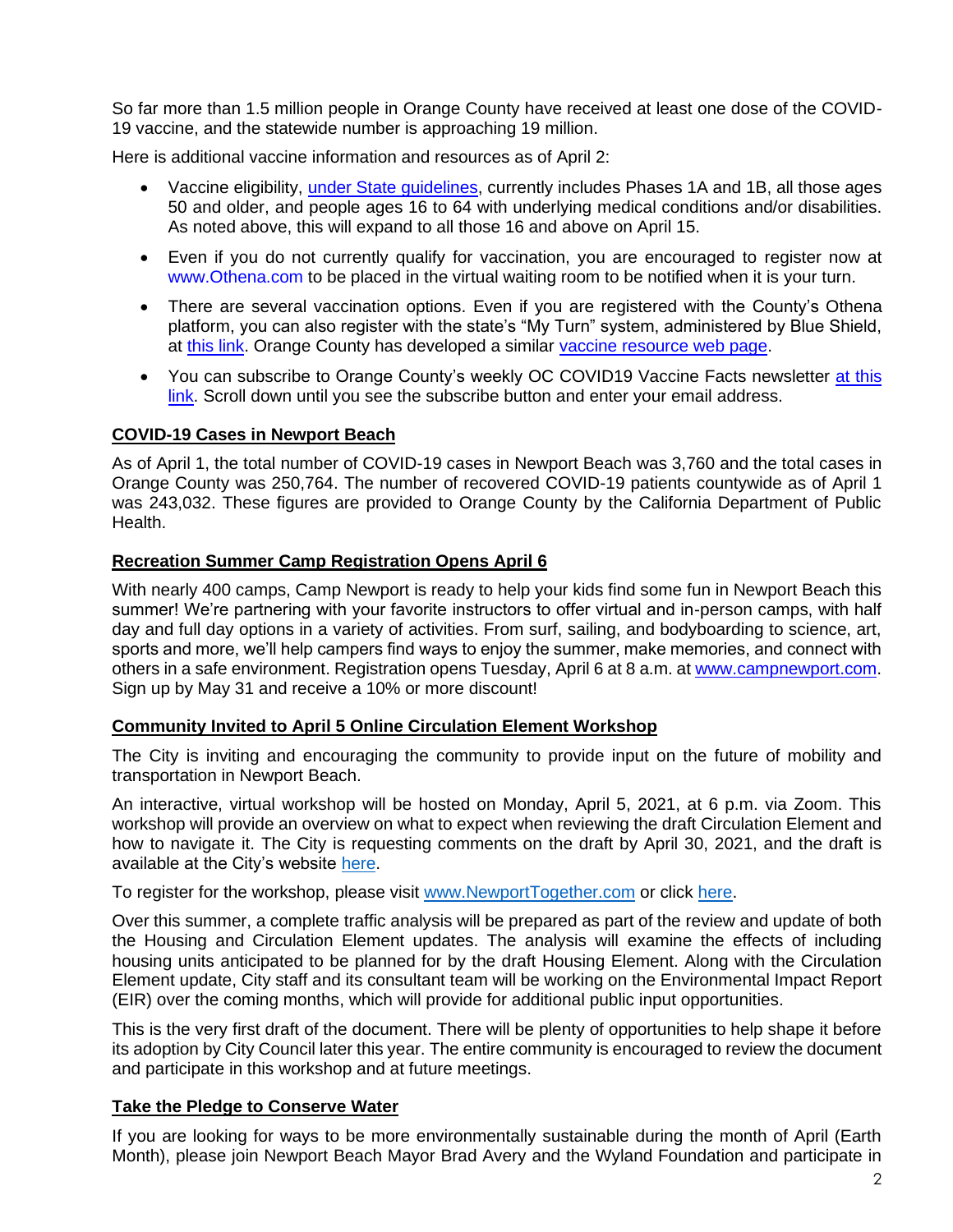the 2021 Mayor's Challenge for Water Conservation. By taking a short pledge to save water (it takes less than a minute), you can help Newport Beach win the title of the "Most Water Wise" city in the nation. And, if Newport Beach wins, you will be eligible to win prizes.

Please watch this [short video](https://www.youtube.com/watch?v=XwolsV7sLtk) from Mayor Avery, and then take the pledge at [www.mywaterpledge.com](http://www.mywaterpledge.com/) indicating how you would like to conserve water during the month of April.

#### **Free Document Shredding and E-waste Event April 24**

Mark your calendars for a free document shredding and electronic waste disposal event on Saturday, April 24, from 8 a.m. to noon at the Harbor Day School parking lot, 3343 Pacific View Drive.

Newport Beach residents are invited to bring documents (up to 10 standard-size file boxes) and household electronic waste items for free shredding and disposal. Residency will be verified, so please bring identification.

For more information visit [newportbeachca.gov.shred.](http://newportbeachca.gov.shred./)

## **Treasury Report**

The February 2021 Treasury Report is available on the City's website at: [www.newportbeachca.gov/treasury.](http://www.newportbeachca.gov/treasury)

As of February, the City's portfolio totaled about \$310.6 million. Approximately \$81.1 million of the portfolio was invested in very liquid investments available for day-to-day operations and major construction expenditures.

The short-term portfolio (\$216.9 million) had a weighted average effective maturity of 1.86 years. The trailing twelve months' total return was 1.89%. Our benchmark for the same period, the ICE BofA 1-3 Year Treasury index, returned 1.60%. The income return on the portfolio, a better measure of income earned from the portfolio, was 2.04%.

## **Civic Center Park Pathway Renovation**

Starting on Monday, April 5, a City contractor will be removing and replacing the deteriorated pathway that winds through the Civic Center Park. Work on the pathway is expected to be completed by the end of May. Pedestrian access through the Park will be maintained but detours are required during construction. The new pathway material is made of decomposed granite modified with a concrete binder for additional strength and longevity.

## **Housing Element Update Advisory Committee (HEUAC) March 31 Meeting Report**

On Wednesday, March 31, 2021, the City's Housing Element Update Advisory Committee (HEAUC) held a meeting via Zoom.

The HEUAC began the meeting by discussing two final memoranda prepared by the "Remainder of Town" Sites Subcommittee and the West Newport Mesa Sites Subcommittee. All final memoranda will be uploaded soon to the City's webpage for the HEUAC [here.](https://www.newportbeachca.gov/government/data-hub/agendas-minutes/housing-element-update-advisory-committee)

The HEUAC then moved into a discussion on the [initial draft](http://www.newportbeachca.gov/DraftHEUpdate) of the Housing Element. Committee members and the public provided feedback to staff. Comments suggested a review of the sites inventory assumptions to potentially reduce surplus units buffer, developing future rezone or overlays to respect the view plane ordinance, considering site suitability in the sites inventory, making sure the densities are appropriate for redevelopment potential, using overlays as tools to allow the development of housing units only to meet the Regional Housing Needs Assessment (RHNA) allocation and not beyond, and implications of a potential inclusionary housing requirement to ensure future affordable housing production.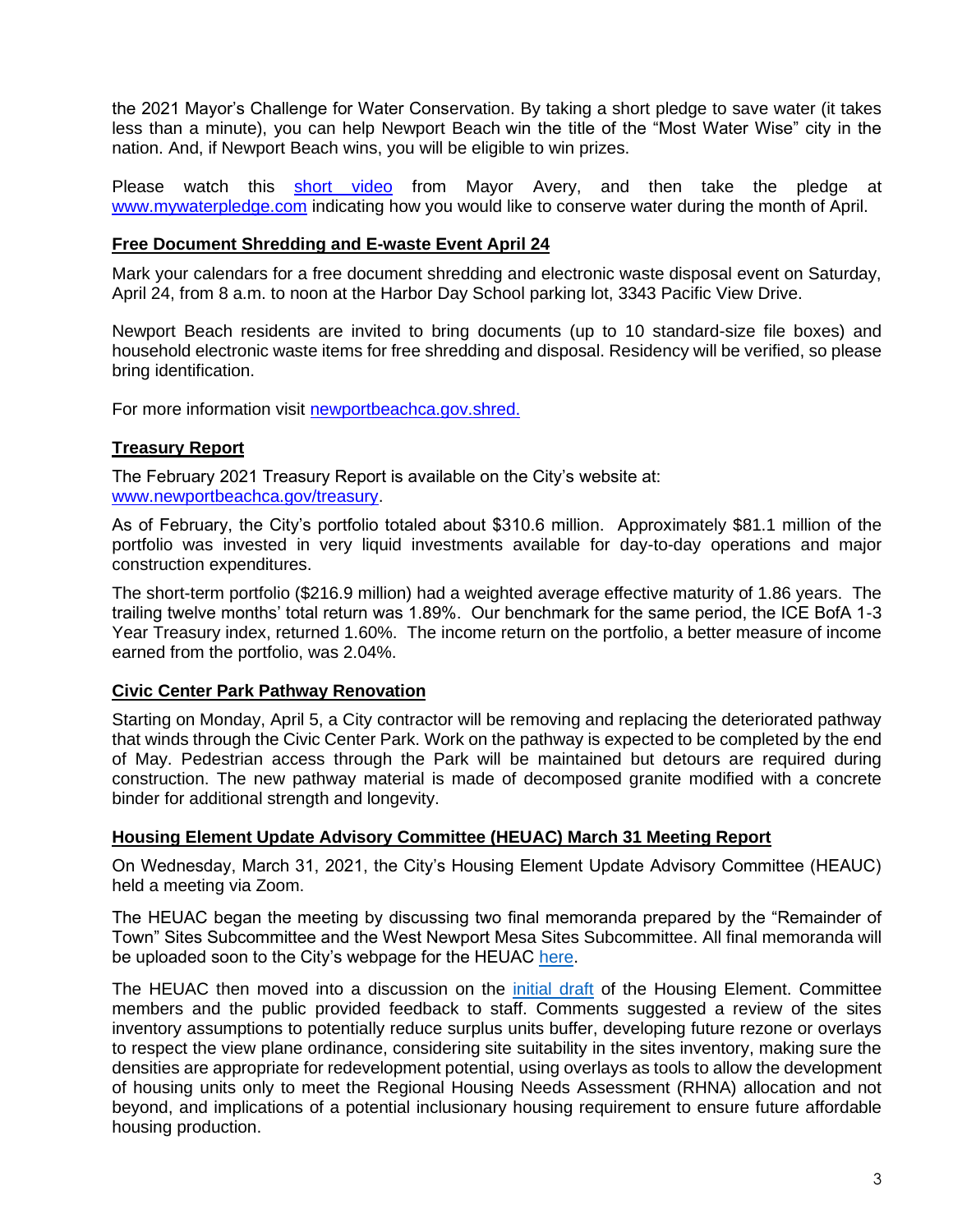The HEUAC finished the meeting with an informational item regarding the upcoming schedule for the update.

As a reminder, the initial draft of the Housing Element is posted and available for review at: [www.newportbeachca.gov/DraftHEUpdate.](http://www.newportbeachca.gov/DraftHEUpdate) Please submit any comments by April 30, 2021, to ensure their review in the initial draft to [GPUpdate@newportbeachca.gov.](mailto:GPUpdate@newportbeachca.gov)

The Planning Commission will review the initial draft at its April 8, 2021, meeting. The City Council is scheduled to review the draft at a study session on April 27, 2021. The plan is to submit an updated draft to the State Department of Housing and Community Development (HCD) by mid-May for a mandatory 60-day review. Once that review is completed, HCD's findings will be reviewed with the Community prior to a final update scheduled for adoption by the City on October of this year. Please stay tuned, the City appreciates the community's continued participation and feedback!

## **Homelessness Update**

Addressing homelessness continues to be a priority in the City's ongoing COVID-19 response, and City staff works closely with our contractor City Net, and our regional partners throughout the county and state. The City Net hotline number is (714) 451-6198. Those who call the hotline may leave a detailed voicemail message for themselves or others in need and City Net staff will respond within 48 hours. For immediate assistance, call the County's Crisis Prevention Hotline at (877) 7-CRISIS or (877) 727- 4747.

The City discourages panhandling in favor of targeted assistance through the Good Giving Program. Donations received through the program enable staff to purchase items such as bicycles, work boots, and small household items for newly housed people. All donations are tax deductible. If you would like more information, or to donate, please visit our [Good Giving Program web page.](https://newportbeachca.gov/trending/community-issues/homelessness/how-you-can-help)

Success Stories

- City Net placed a 76-year-old woman into a permanent, supportive housing unit in Stanton. The woman had been sheltered in a motel since the start of the COVID-19 pandemic. Previously, she had stayed at the Newport Transportation Center for 3 years after her husband died and she could not afford rent. The renovated motel provides 60 units of housing for seniors and medically vulnerable people with on-site resident services. The City of Stanton secured funding through Project Homekey to convert two motels into 132 units of housing. Project Homekey, administered by the California Department of Housing and Community Development, provides \$600 million in grants to local public entities to convert buildings into housing. American Family Housing, founded in Santa Ana in 1985, provides an array of on-site services at the two properties.
- City Net placed a woman into Grandma's House of Hope after she entered the Yale Transitional Center several weeks ago. Grandma's House of Hope, established in Santa Ana in 2004, provides care for survivors of domestic abuse, human trafficking, and homelessness. The facility also operates a children's meal program for unhoused families staying in motels throughout Orange County.
- County case managers continue to assist 16 people recently placed into the new Yale Transitional Center in Santa Ana. Many of those people had been staying by the Newport Pier. The Yale center provides shelter for as many as 425 people experiencing homelessness and provides case managers who locate appropriate housing, assist with job searches, and provide other on-site services.
- City Net staff and the Homeless Liaison Officer are assisting two elderly people staying in a motel with an upcoming transition into a new motel in early April due to a change in motel ownership. City Net staff continues to provide food gift cards, support, and case management to several people sheltering in motels while they await placement into permanent, supportive housing.